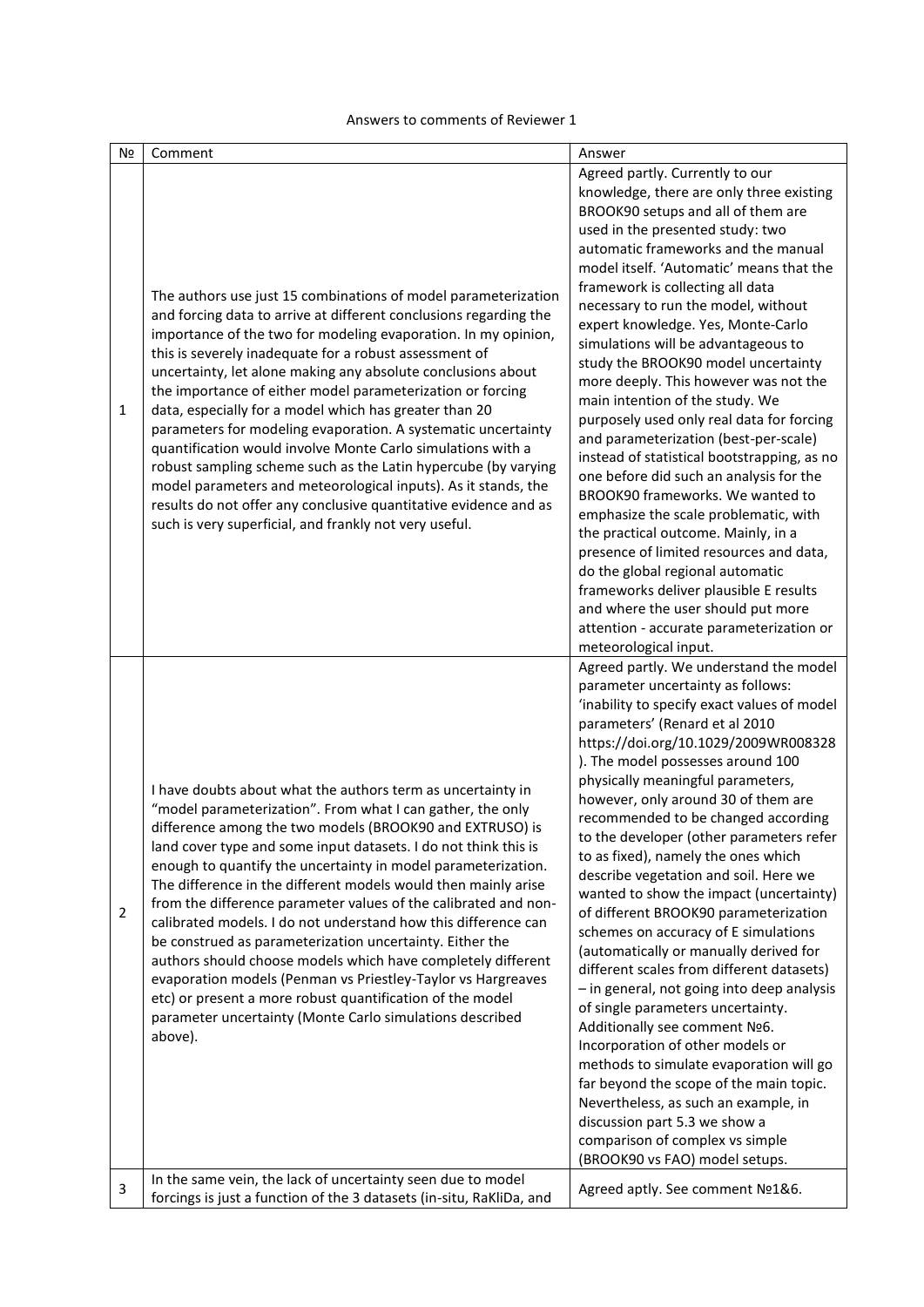|   | ERA5). The present analysis does not provide sufficient evidence<br>that forcing uncertainty is not as important parameterization<br>uncertainty (Vrugt et al. 2008). doi:10.1029/2007WR006720                                                                                                                                                                                                                                                                                                                                                                                                                                                                                    |                                                                                                                                                                                                                                                                                                                                                                                                                                                                                                                                                                                                                                                                                                                                                                                                                                                                                                                                                                                                                                                                                                                                                                                                                                                                                                                                                                                                                                                                                                                                                                                                                                                                                                  |
|---|-----------------------------------------------------------------------------------------------------------------------------------------------------------------------------------------------------------------------------------------------------------------------------------------------------------------------------------------------------------------------------------------------------------------------------------------------------------------------------------------------------------------------------------------------------------------------------------------------------------------------------------------------------------------------------------|--------------------------------------------------------------------------------------------------------------------------------------------------------------------------------------------------------------------------------------------------------------------------------------------------------------------------------------------------------------------------------------------------------------------------------------------------------------------------------------------------------------------------------------------------------------------------------------------------------------------------------------------------------------------------------------------------------------------------------------------------------------------------------------------------------------------------------------------------------------------------------------------------------------------------------------------------------------------------------------------------------------------------------------------------------------------------------------------------------------------------------------------------------------------------------------------------------------------------------------------------------------------------------------------------------------------------------------------------------------------------------------------------------------------------------------------------------------------------------------------------------------------------------------------------------------------------------------------------------------------------------------------------------------------------------------------------|
| 4 | The attempt to study the differences in the spatial scale of<br>evaporation modeling is commendable. But the authors do not<br>discuss the differences among the different models from the<br>perspective of spatial scales sufficiently. It is quite obvious that a<br>model calibrated with local data would perform better.<br>However, the interesting thing is to understand the differences<br>in the regional and global model. There is no discussion<br>pertaining to this. I would think this is because of the inadequate<br>sample space in which the study operates. I recommend that the<br>authors perform a systematic quantitative assessment of<br>uncertainty. | Agreed, discussion on the difference in<br>model performance between scales<br>(especially for the GBR90 and EXTRUSO<br>frameworks) will be elaborated.                                                                                                                                                                                                                                                                                                                                                                                                                                                                                                                                                                                                                                                                                                                                                                                                                                                                                                                                                                                                                                                                                                                                                                                                                                                                                                                                                                                                                                                                                                                                          |
| 5 | Many of the design choices are not explained and seem adhoc,<br>The authors do not explain why a multi-objective optimizer was<br>used here. Why attempt to create a Pareto-optimal solution for<br>calibrating evaporation (growing period vs winter)?<br>Why compare ERA5 hourly and ERA5 daily? Why only 3 input<br>datasets? I can imagine that for Europe there are many observed<br>forcing datasets (such as E-CAD).<br>Why was the BROOK90 and EXTRUSO model chosen for this<br>study?<br>Why were only 20 parameters chosen? Was a sensitivity analysis<br>conducted? Which are the most important parameters which<br>contribute to the uncertainty?                    | Agreed, argumentation will be<br>elaborated. Pareto-front calibration was<br>used to address two issues. First, as most<br>of E occurs in the vegetation period, it<br>was decided to separate this period from<br>the whole year as winter months should<br>have lesser 'weight' during model fitting.<br>Second we tried to account for possible<br>systematic errors of E-C measurements<br>themselves, which could be different in<br>these two periods (i.e. Hollinger et al<br>2005 2021<br>https://doi.org/10.1093/treephys/25.7.8<br>73, Widmoser et al<br>2021https://doi.org/10.5194/hess-25-<br>1151-2021, Twine et al 2000<br>https://doi.org/10.1016/S0168-<br>1923(00)00123-4). Therefore the pareto<br>front could help to choose an optimal<br>parameter set (i.e. enhance winter<br>month performance with insignificant<br>loss of performance in vegetation<br>period).<br>The three used datasets represent<br>'state-of-the-art' meteorological<br>datasets for global, regional and local<br>scales for the study sites. RAKLIDA data<br>is far better than E-CAD for regional<br>scale as it was specifically designed and<br>produced for Saxony and it has 1 km<br>resolution (while E-CAD has 0.1-0.25<br>degree). Hourly ERA-5 data was applied<br>only as an additional dataset, since it is<br>implemented as primary forcing in the<br>original GBR90 framework. However, for<br>the comparability of three dataset's<br>performance, ERA5 was upscaled to<br>daily. Additionally we wanted to test and<br>show the sensibility of the model to<br>hourly vs daily data (see comment 11).<br>Here we presume there is a small<br>misunderstanding with the naming. |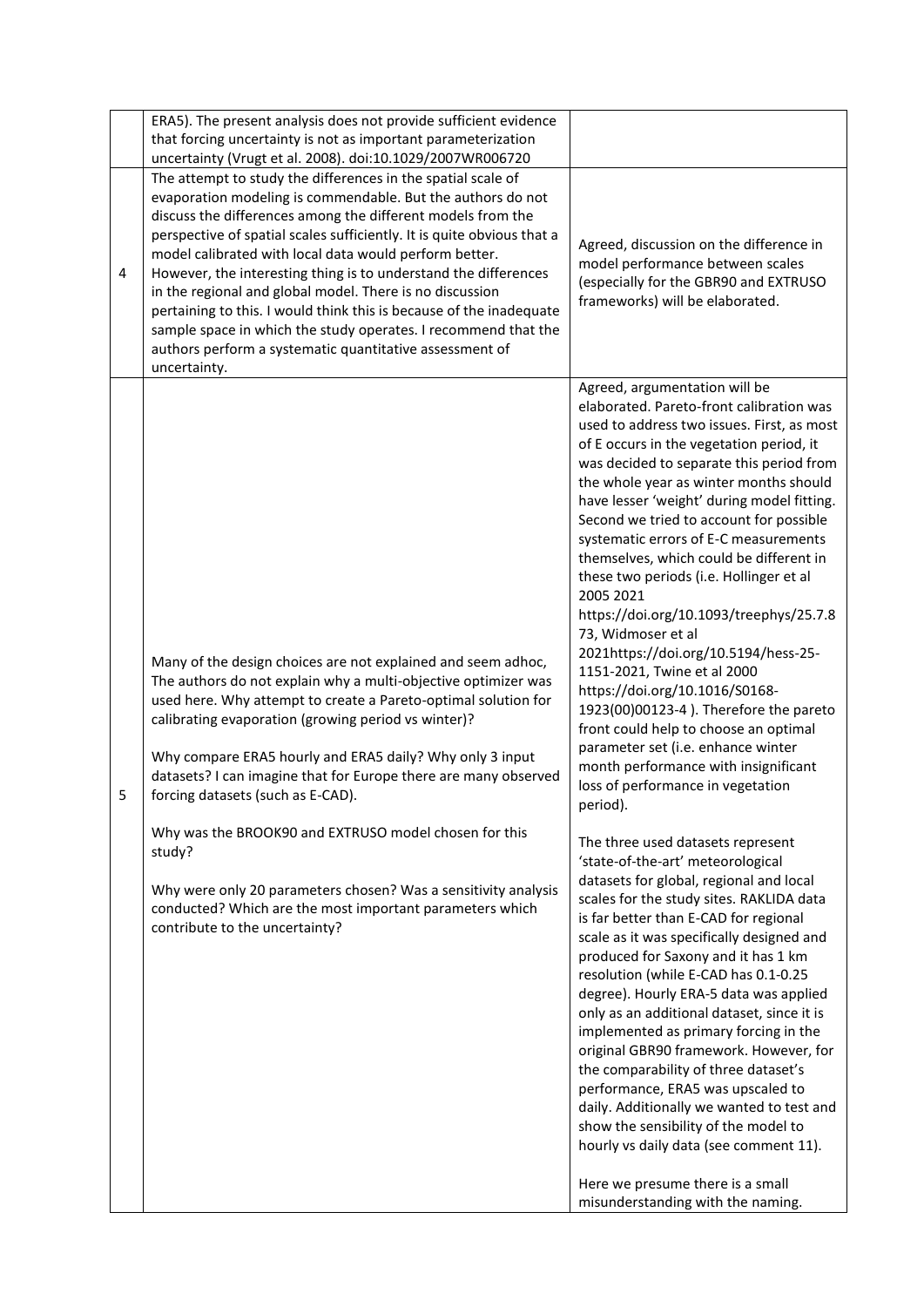|                |                                                                                                                                                                                                                                                                                                                                                                                                                                                                    | BROOK90 is the model, which is the core<br>of all setups. 'Extruso' (like 'Global<br>BROOK90') is a framework (regional)<br>which uses this model.<br>For the calibration we initially took the<br>physical 'location' parameters of the<br>vegetation and flow parameters which<br>are recommended by the developer and<br>other researchers as the most sensible<br>(Vilhar 2016 10.3832/ifor1630-008,<br>Schwärzel et al 2009                                                                                                                                                                                                                                |
|----------------|--------------------------------------------------------------------------------------------------------------------------------------------------------------------------------------------------------------------------------------------------------------------------------------------------------------------------------------------------------------------------------------------------------------------------------------------------------------------|-----------------------------------------------------------------------------------------------------------------------------------------------------------------------------------------------------------------------------------------------------------------------------------------------------------------------------------------------------------------------------------------------------------------------------------------------------------------------------------------------------------------------------------------------------------------------------------------------------------------------------------------------------------------|
|                |                                                                                                                                                                                                                                                                                                                                                                                                                                                                    | https://doi.org/10.1016/j.foreco.2009.03<br>.033, Habel et al 2021<br>https://forecomon2021.thuenen.de/filea<br>dmin/forecomon/Presentations/132_Pu<br>hlmann_2.pdf, Groh<br>et al 2013<br>http://dx.doi.org/10.5675/HyWa-2013,4-                                                                                                                                                                                                                                                                                                                                                                                                                               |
|                |                                                                                                                                                                                                                                                                                                                                                                                                                                                                    | 1). Then we conducted manual<br>sensitivity analysis ('try-tests' with the<br>given data) to come up with the chosen<br>20 parameters.                                                                                                                                                                                                                                                                                                                                                                                                                                                                                                                          |
| 6              | In summary, the study as it stands is very superficial and the<br>authors have to make a strong case for why a qualitative<br>assessment is sufficient to understand the uncertainty in model<br>parameterization and forcings. In my opinion, the evidence<br>provided in the manuscript points to the contrary: uncertainty<br>assessments need far more robust experiment design to weed<br>out spurious conclusions.                                           | The main intention of the study was not<br>to make a detailed assessment of the<br>model's parameters and forcing<br>uncertainty. Rather we want to address<br>the topic mentioned in the main title.<br>Namely, how available parameterization<br>schemes and meteo input and their<br>scales influence BROOK90 performance<br>regarding evaporation simulations and<br>existing model setups. Thus, we suggest<br>to rephrase/omit 'uncertainty' term<br>confusement or use it with caution,<br>pointing out that we did not present a<br>quantitative 'meteo and parameter<br>uncertainty' evaluation and elaborate<br>the last two paragraphs in the intro. |
| $\overline{7}$ | The abstract is very vague. What is the main conclusion of the                                                                                                                                                                                                                                                                                                                                                                                                     | Agreed, will be elaborated regarding                                                                                                                                                                                                                                                                                                                                                                                                                                                                                                                                                                                                                            |
| 8              | study? What is the main implication of the conclusion?<br>The manuscript needs to be edited to remove some idiosyncratic<br>language use. For example Line 9: "Evaporation occurs on each<br>surface", Line 26: "evaporation exposes larger variability".<br>Line 28: "deepening knowledge". Line 41: "The project<br>allocates standardized ". Line 65: "the parameter set or<br>meteorological input" should be "the parameter set and<br>meteorological input". | main outcomes.<br>Agreed, will be checked and corrected.                                                                                                                                                                                                                                                                                                                                                                                                                                                                                                                                                                                                        |
| 9              | Line 40: I am not sure FLUXNET is an operational measurement<br>network. I would term it as a database which collates<br>measurements from different flux tower sites.                                                                                                                                                                                                                                                                                             | Agreed, will be corrected.                                                                                                                                                                                                                                                                                                                                                                                                                                                                                                                                                                                                                                      |
| 10             | Line 215. Do you mean that the goodnes of fit should increase<br>(rather than decrease) from global to local scales?                                                                                                                                                                                                                                                                                                                                               | Agreed, will be corrected.                                                                                                                                                                                                                                                                                                                                                                                                                                                                                                                                                                                                                                      |
| 11             | Why did the ERA5 daily outperform ERA5 hourly?                                                                                                                                                                                                                                                                                                                                                                                                                     | We suppose two main reasons. At first,<br>due to the shortcomings in the<br>interception modules of BROOK90. It<br>runs on subdaily basis and if no subdaily<br>P is passed in, it uses 'daily average rain                                                                                                                                                                                                                                                                                                                                                                                                                                                     |